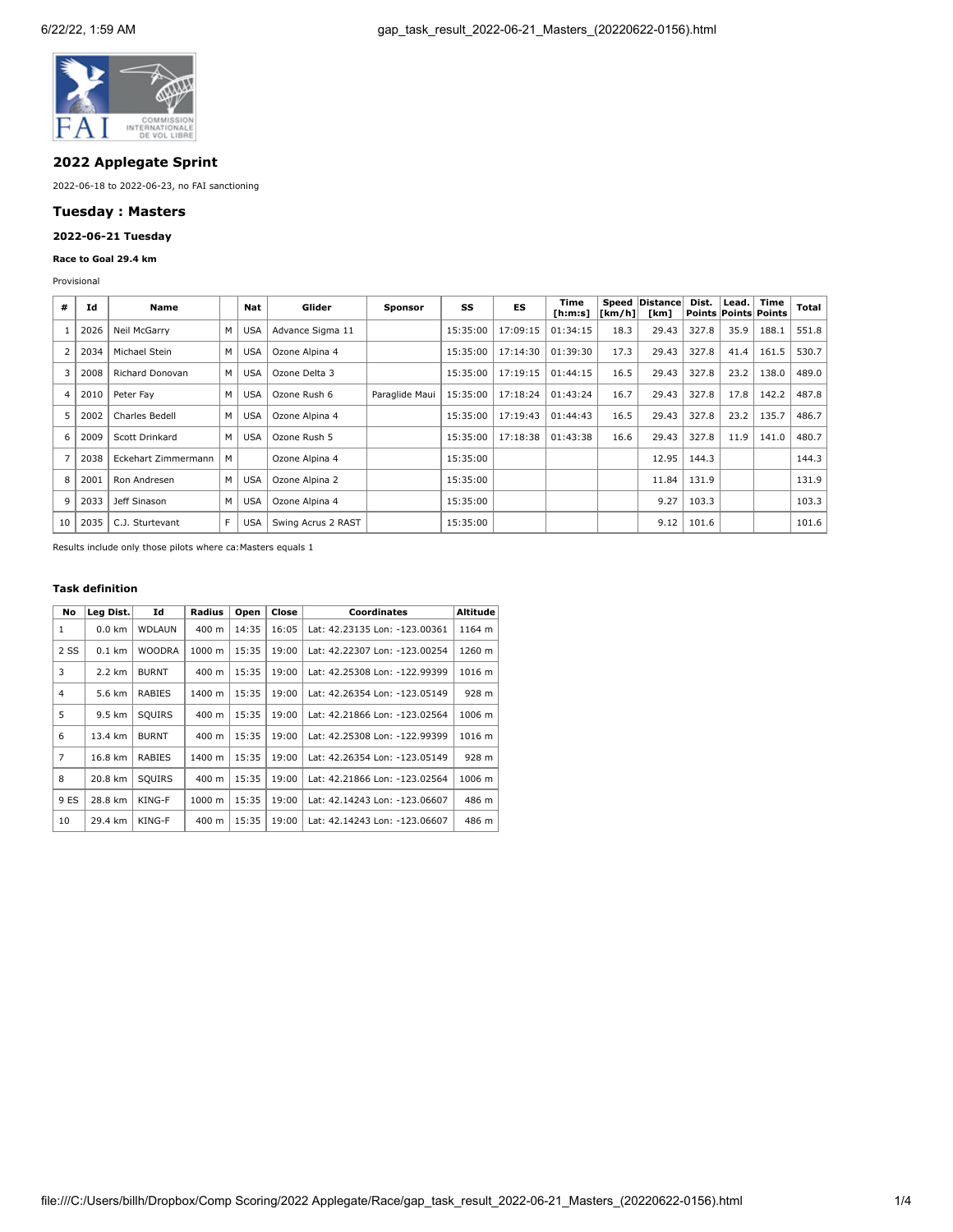## **Pilots not yet processed (NYP)**

|  | Td   | Name                |
|--|------|---------------------|
|  | 2007 | Michael Cook        |
|  | 2014 | Kevin Hutler        |
|  | 2023 | Wade Lippincott     |
|  | 2037 | Alex Tenenbaum      |
|  | 2039 | Christopher Budicin |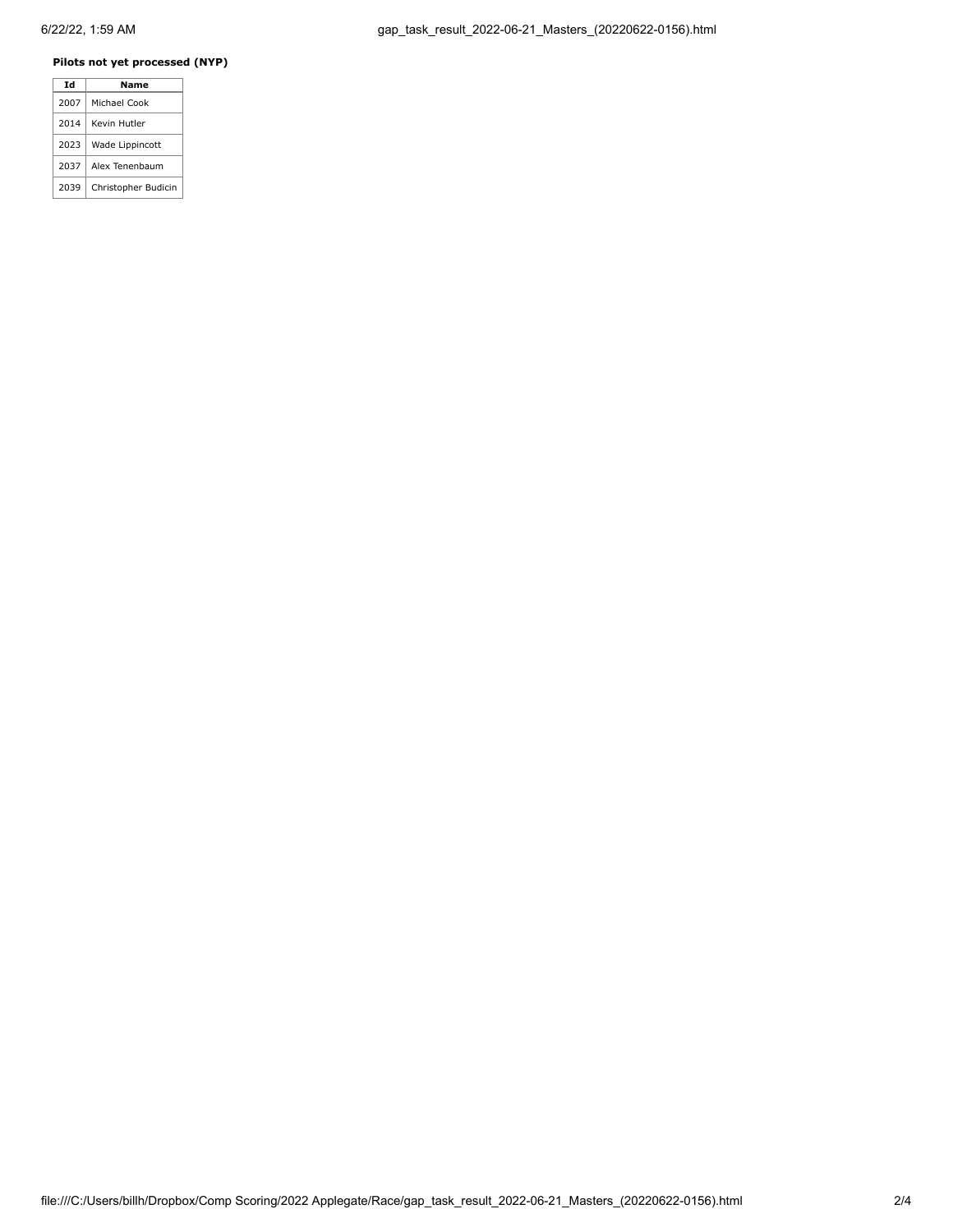## **Task statistics**

| param                           | value                     |
|---------------------------------|---------------------------|
| ss_distance                     | 28.748                    |
| task distance                   | 29.428                    |
| launch_to_ess_distance          | 28.828                    |
| no_of_pilots_present            | 30                        |
| no_of_pilots_flying             | 30                        |
| no_of_pilots_lo                 | 15                        |
| no_of_pilots_reaching_nom_dist  | 0                         |
| no_of_pilots_reaching_es        | 15                        |
| no_of_pilots_reaching_goal      | 15                        |
| sum_flown_distance              | 589.661                   |
| best_dist                       | 29.428                    |
| best_time                       | 1.1597                    |
| worst_time                      | 1.9161                    |
| qnh_setting                     | 1013.25                   |
| no_of_pilots_in_competition     | 35                        |
| no_of_pilots_landed_before_stop | 0                         |
| sum_dist_over_min               | 453.505                   |
| sum_real_dist_over_min          | 453.505                   |
| sum_flown_distances             | 589.661                   |
| best_real_dist                  | 29.428                    |
| last_finisher_start_time        | 2022-06-21T15:35:00-07:00 |
| last_start_time                 | 2022-06-21T15:35:00-07:00 |
| first_start_time                | 2022-06-21T15:35:00-07:00 |
| first_finish_time               | 2022-06-21T16:44:35-07:00 |
| max_time_to_get_time_points     | 2.2366                    |
| goalratio                       | 0.5                       |
| arrival_weight                  | 0                         |
| departure_weight                | 0                         |
| leading_weight                  | 0.162                     |
| time_weight                     | 0.4273                    |
| distance_weight                 | 0.4108                    |
| smallest_leading_coefficient    | 0.8492                    |
| available_points_distance       | 327.7659                  |
| available_points_time           | 340.9323                  |
| available_points_departure      | 0                         |
| available_points_leading        | 129.271                   |
| available_points_arrival        | 0                         |
| time_validity                   | 0.9898                    |
| launch_validity                 | 1                         |
| distance_validity               | 0.8062                    |
| stop_validity                   | 1                         |
| day_quality                     | 0.798                     |
| ftv_day_validity                | 0.798                     |
| time_points_stop_correction     | 0                         |

## **Scoring formula settings**

| param      | value   |
|------------|---------|
| id         | GAP2021 |
| min dist   |         |
| nom dist   | 35      |
| nom time   | 1.25    |
| nom launch | 0.96    |